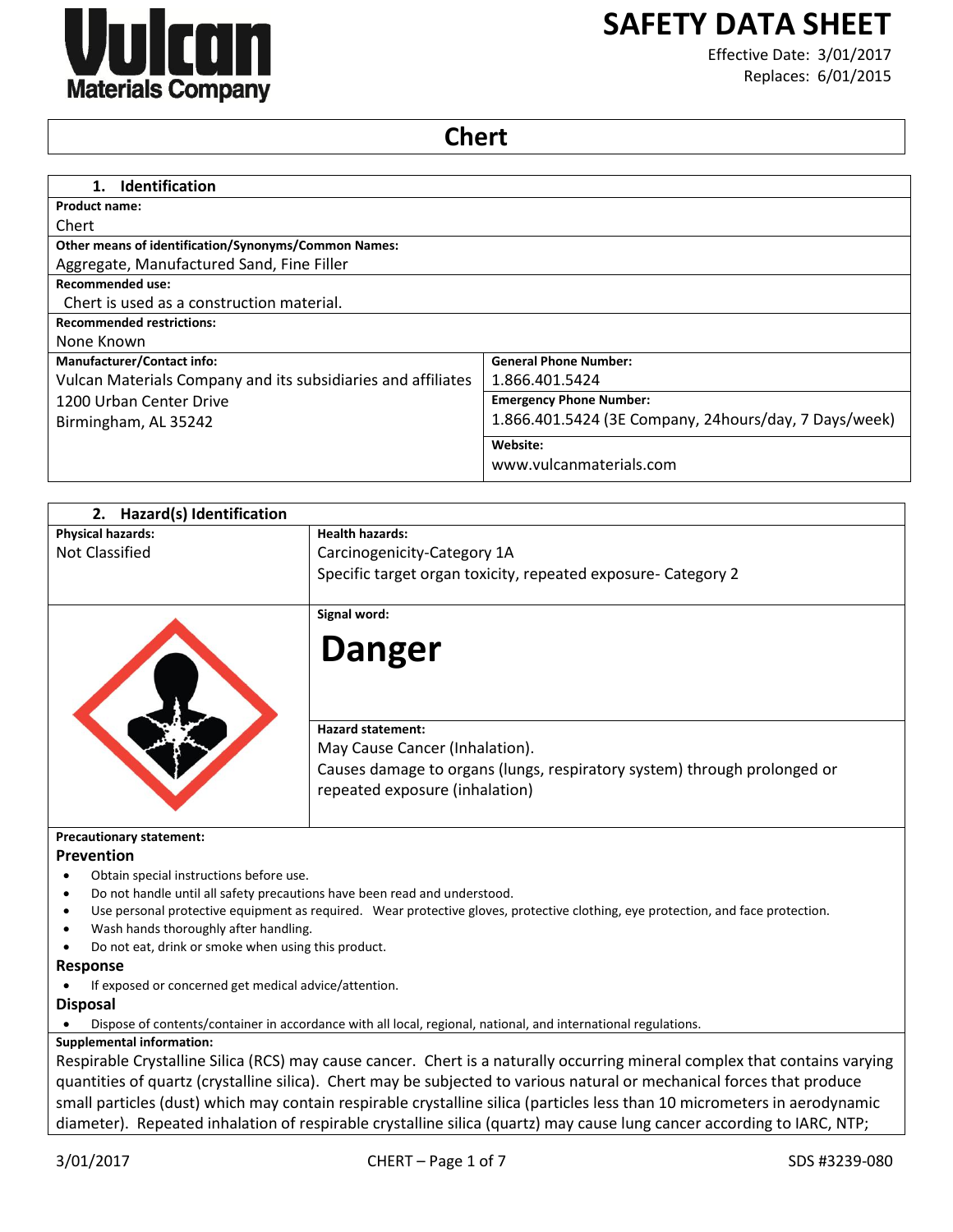ACGIH states that it is a suspected cause of cancer. Other forms of RCS (e.g., tridymite and cristobalite) may also be present or formed under certain industrial processes.

| <b>Composition/information on ingredients</b> |            |     |
|-----------------------------------------------|------------|-----|
| <b>Chemical name</b>                          | CAS number | %   |
| Chert                                         | None       | 100 |
| Quartz (crystalline silica)                   | 14808-60-7 |     |

#### **4. First-aid measures**

**Inhalation:**

Remove to fresh air. Dust in throat and nasal passages should clear spontaneously. Contact a physician if irritation persists or if breathing is difficult.

**Eyes:**

Immediately flush eye(s) with plenty of clean water for at least 15 minutes, while holding the eyelid(s) open.

Occasionally lift the eyelid(s) to ensure thorough rinsing. Beyond flushing, do not attempt to remove material from eye(s). Contact a physician if irritation persists or later develops.

**Skin:**

Wash affected areas thoroughly with mild soap and fresh water. Contact a physician if irritation persists.

**Ingestion:**

If person is conscious do not induce vomiting. Give large quantity of water and get medical attention. Never attempt to make an unconscious person drink.

**Most important symptoms/effects, acute and delayed:**

Dust may irritate the eyes, skin, and respiratory tract. Breathing respirable crystalline silica-containing dust for prolonged periods in the workplace can cause lung damage and a lung disease called silicosis. Symptoms of silicosis may include (but are not limited to) shortness of breath, difficulty breathing with or without exertion; coughing; diminished work capacity; diminished chest expansion; reduction of lung volume; right heart enlargement and/or failure.

**Indication of immediate medical attention and special treatment needed:**

Not all individuals with silicosis will exhibit symptoms of the disease. However, silicosis can be progressive and symptoms can appear even years after exposures have ceased. Persons with silicosis have an increased risk of pulmonary tuberculosis infection.

# **For emergencies contact 3E Company at 1.866.401.5424 (24 hours/day, 7 days/week).**

# **5. Fire-fighting measures**

**Suitable extinguishing media:**

This product is not flammable. Use fire-extinguishing media appropriate for surrounding materials.

**Unsuitable extinguishing media:**

None known.

**Specific hazards arising from the chemical:**

Contact with powerful oxidizing agents may cause fire and/or explosions (see section 10 of SDS).

**Special protective equipment and precautions for firefighters:**

Use protective equipment appropriate for surrounding materials.

**Fire-fighting equipment/instructions:**

No unusual fire or explosion hazards noted. Not a combustible dust.

**Specific methods:**

The presence of this material in a fire does not hinder the use of any standard extinguishing medium. Use extinguishing medium for surrounding fire.

#### **6. Accidental release measures**

**Personal precautions, protective equipment and emergency procedures:**

Persons involved in cleanup processes should first observe precautions (as appropriate) identified in Section 8 of this SDS. **For emergencies, contact 3E Company at 1-866-401-5424 (24 hours/day, 7 days/week)**.

**Environmental precautions:**

Prevent from entering into sewers or drainage systems where it can harden and clog flow.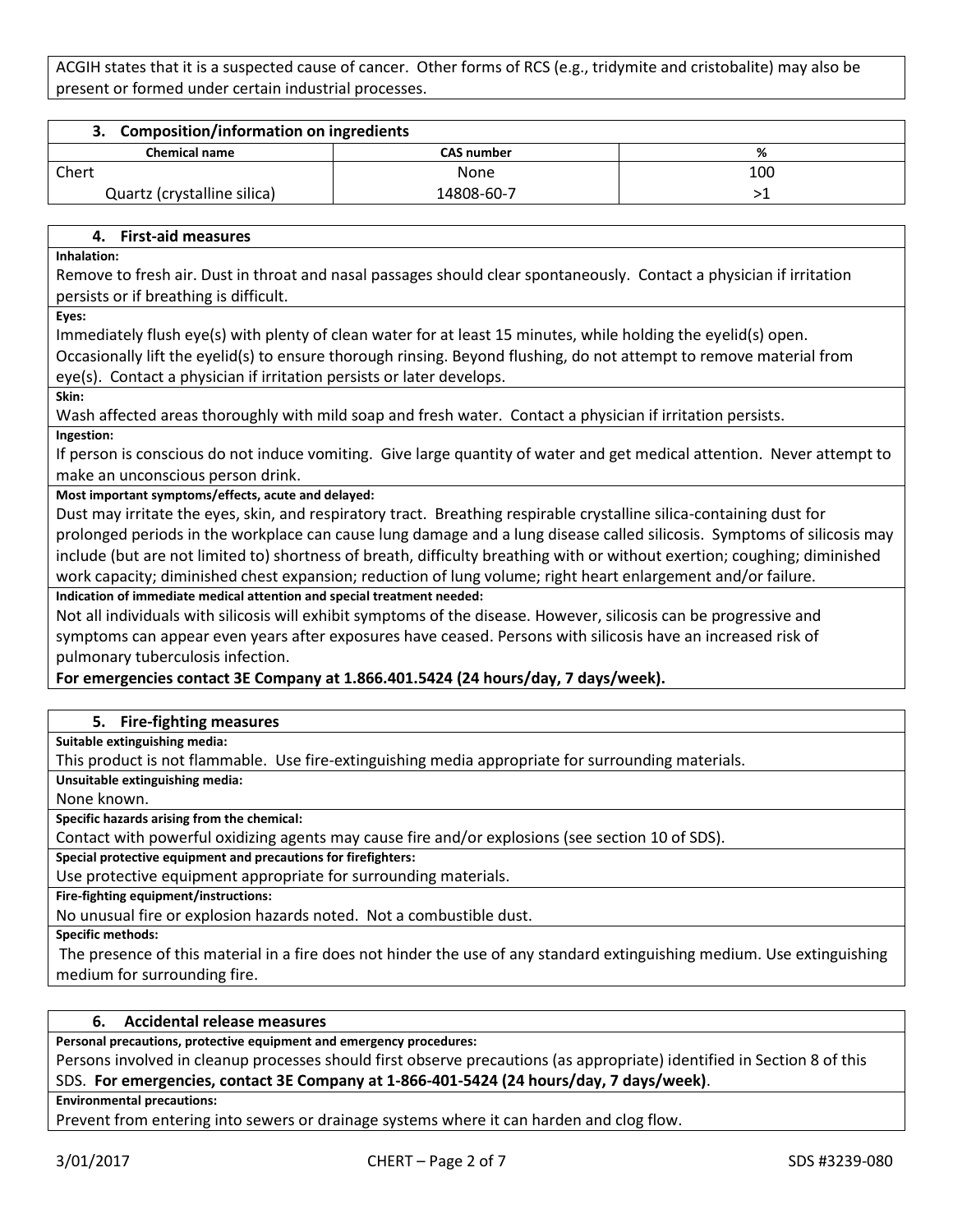# **Methods and materials for containment and cleaning up:**

Spilled material, where dust is generated, may overexpose cleanup personnel to respirable crystalline silica-containing dust. Do not dry sweep or use compressed air for clean-up. Wetting of spilled material and/or use of respiratory protective equipment may be necessary.

# **7. Handling and storage**

#### **Precautions for safe handling:**

Respirable crystalline silica-containing dust may be generated during processing, handling, and storage. Use personal protection and controls identified in Section 8 of this SDS as appropriate.

**Conditions for safe storage, including any incompatibilities:**

Do not store near food, beverages, or smoking materials.

# **8. Exposure controls/personal protection**

#### **Legend:**

NE = Not Established; PEL = Permissible Exposure Limit; TLV = Threshold Limit Value; REL = Recommended Exposure Limit; OSHA = Occupational Safety and Health Administration; MSHA = Mine Safety and Health Administration; NIOSH = National Institute for Occupational Safety and Health; ACGIH = American Conference of Governmental Industrial Hygienists

|                                                                              | <b>OSHA/MSHA</b>                                                                                                                                  | <b>ACGIH</b>                             | <b>NIOSH</b>              |
|------------------------------------------------------------------------------|---------------------------------------------------------------------------------------------------------------------------------------------------|------------------------------------------|---------------------------|
| Component                                                                    | <b>PEL</b>                                                                                                                                        | TLV                                      | <b>REL</b>                |
| Particulates not otherwise classified                                        | 15 mg/m <sup>3</sup> (total dust)                                                                                                                 | 10 mg/m <sup>3</sup> (total dust)        | <b>NE</b>                 |
|                                                                              | 5 mg/m <sup>3</sup> (respirable fraction)                                                                                                         | $3 \text{ mg/m}^3$ (respirable fraction) |                           |
| Respirable dust containing silica                                            | 10 mg/m <sup>3</sup> ÷ (% silica + 2)                                                                                                             | Use Respirable Silica TLV                | Use Respirable Silica REL |
| Total dust containing silica                                                 | MSHA: 30 mg/m <sup>3</sup> ÷ (% silica + 3)                                                                                                       | <b>NE</b>                                | <b>NE</b>                 |
| Respirable Crystalline Silica (quartz)                                       | OSHA: $0.05 \text{ mg/m}^3$ (PEL)<br>OSHA: $0.025$ mg/m <sup>3</sup> (Action Level)<br>MSHA: Use Respirable Dust<br>containing Silica PEL (above) | 0.025 mg/m <sup>3</sup>                  | 0.05 mg/m <sup>3</sup>    |
| Respirable Tridymite and Cristobalite<br>(other forms of crystalline silica) | OSHA: Use respirable crystalline<br>silica PEL<br>MSHA: 1/2 of respirable dust<br>containing silica PEL                                           | 0.025 mg/m <sup>3</sup>                  | $0.05 \,\mathrm{mg/m^3}$  |

# **Exposure Guidelines:**

Total dust containing silica, respirable silica-containing dust and respirable crystalline silica (quartz) levels should be monitored regularly to determine worker exposure levels. Exposure levels in excess of allowable exposure limits should be reduced by all feasible engineering controls, including (but not limited to) wet suppression, ventilation, process enclosure, and enclosed employee workstations.

#### **Engineering Controls:**

Activities that generate dust require the use of general ventilation, local exhaust and/or wet suppression methods to maintain exposures below allowable exposure limits.

**Eye Protection:**

Safety glasses with side shields should be worn as minimum protection. Dust goggles should be worn when excessively (visible) dusty conditions are present or are anticipated.

# **Skin Protection (Protective Gloves/Clothing):**

Use gloves to provide hand protection from abrasion. In dusty conditions, use long sleeve shirts. Wash work clothes after each use.

# **Respiratory Protection:**

All respirators must be NIOSH-approved for the exposure levels present. (See NIOSH Respirator Selection Guide). The need for respiratory protection should be evaluated by a qualified safety and health professional. Activities that generate dust require the use of an appropriate dust respirator where dust levels exceed or are likely to exceed allowable exposure limits. For respirable silica-containing dust levels that exceed or are likely to exceed an 8-hour time-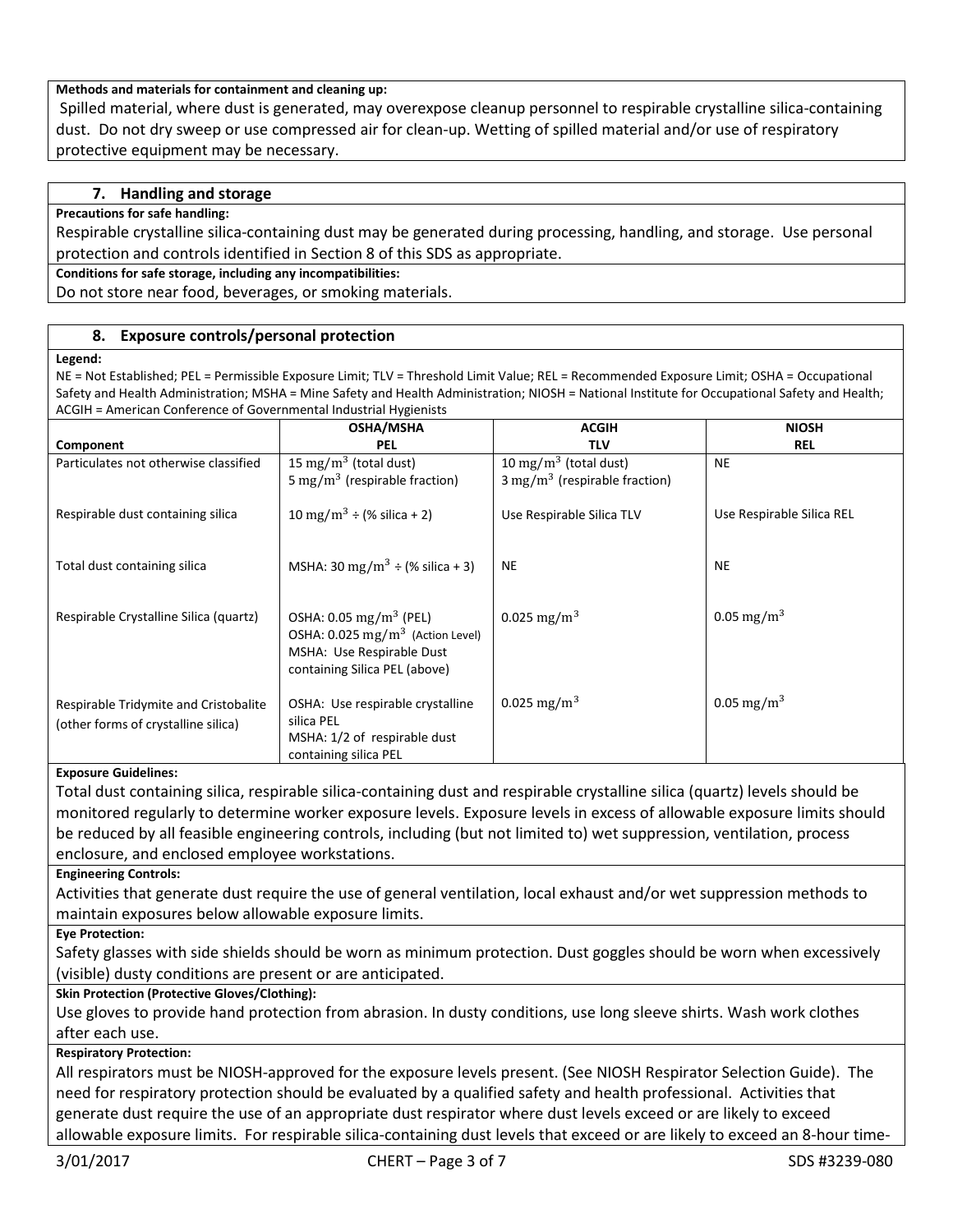weighted average (TWA) of 0.25  $\rm mg/m^3$ , a high efficiency particulate filter respirator must be worn at a minimum; however, if respirable silica-containing dust levels exceed or are likely to exceed an 8-hour TWA of 1.25 mg/m<sup>3</sup> an airpurifying, full-face respirator or equivalent is required. Respirator use must comply with applicable MSHA (42 CFR 84) or OSHA (29 CFR 1910.134) standards, which include provisions for a user training program, respirator inspection, repair and cleaning, respirator fit testing, medical surveillance and other requirements.

# **9. Physical and chemical properties**

| Appearance:                                                                                              |                                          |                                               |  |  |
|----------------------------------------------------------------------------------------------------------|------------------------------------------|-----------------------------------------------|--|--|
| Brownish orange with lighter (tannish) color clay. Ranging in size from powder to larger rocks. No odor. |                                          |                                               |  |  |
| Odor:                                                                                                    | PH:                                      | <b>Decomposition temperature:</b>             |  |  |
| No odor.                                                                                                 | 9.0                                      | Not applicable                                |  |  |
| Melting point/freezing point:                                                                            | Initial boiling point and boiling range: | Flash point:                                  |  |  |
| Not applicable                                                                                           | Not applicable                           | Non-combustible                               |  |  |
| <b>Evaporation rate:</b>                                                                                 | Flammability:                            | Upper/lower flammability or explosive limits: |  |  |
| Not applicable                                                                                           | Not applicable                           | Not applicable                                |  |  |
| Vapor pressure:                                                                                          | <b>Relative density:</b>                 | Solubility:                                   |  |  |
| Not applicable                                                                                           | Not applicable                           | 0                                             |  |  |
| Partition coefficient: n-octanol/water.                                                                  | <b>Autoignition temperature:</b>         | Specific Gravity (H2O = $1$ ):                |  |  |
| Not applicable                                                                                           | Not applicable                           | 2.28                                          |  |  |

# **10. Stability and reactivity**

**Reactivity:** Not reactive under normal use. **Chemical stability:** Stable under normal temperatures and pressures. **Possibility of hazardous reactions:** None under normal use. **Conditions to avoid (e.g., static discharge, shock or vibration):** Contact with incompatible materials should be avoided (see below). See Sections 5 and 7 for additional information. **Incompatible materials:** Silica ignites on contact with fluorine and is incompatible with acids, aluminum, ammonium salts and magnesium. Silica reacts violently with powerful oxidizing agents such as fluorine, boron trifluoride, chlorine trifluoride, manganese

trifluoride, and oxygen difluoride yielding possible fire and/or explosions. Silica dissolves readily in hydrofluoric acid producing a corrosive gas – silicon tetrafluoride.

**Hazardous decomposition products:**

Respirable crystalline silica-containing dust may be generated. When heated, quartz is slowly transformed into tridymite (above 860°C/1580°F) and cristobalite (above 1470°C/2678°F). Both tridymite and cristobalite are other forms of crystalline silica.

# **11. Toxicological information**

**Primary Routes of Exposure:**

Inhalation and contact with the eyes and skin.

**Symptoms related to the physical, chemical, toxicological characteristics**

**Inhalation:**

Dusts may irritate the nose, throat and respiratory tract by mechanical abrasion. Coughing sneezing and shortness of breath may occur.

Symptoms of silicosis may include (but are not limited to) shortness of breath, difficulty breathing with or without exertion; coughing; diminished work capacity; diminished chest expansion; reduction of lung volume; right heart enlargement and/or failure. Persons with silicosis have an increased risk of pulmonary tuberculosis infection.

**Eye Contact:**

Dust particles can scratch the eye causing tearing, redness, a stinging or burning feeling, or swelling of the eyes with blurred vision.

**Skin Contact:**

Dust particles can scratch and irritate the skin with redness, an itching or burning feeling, swelling of the skin, and/or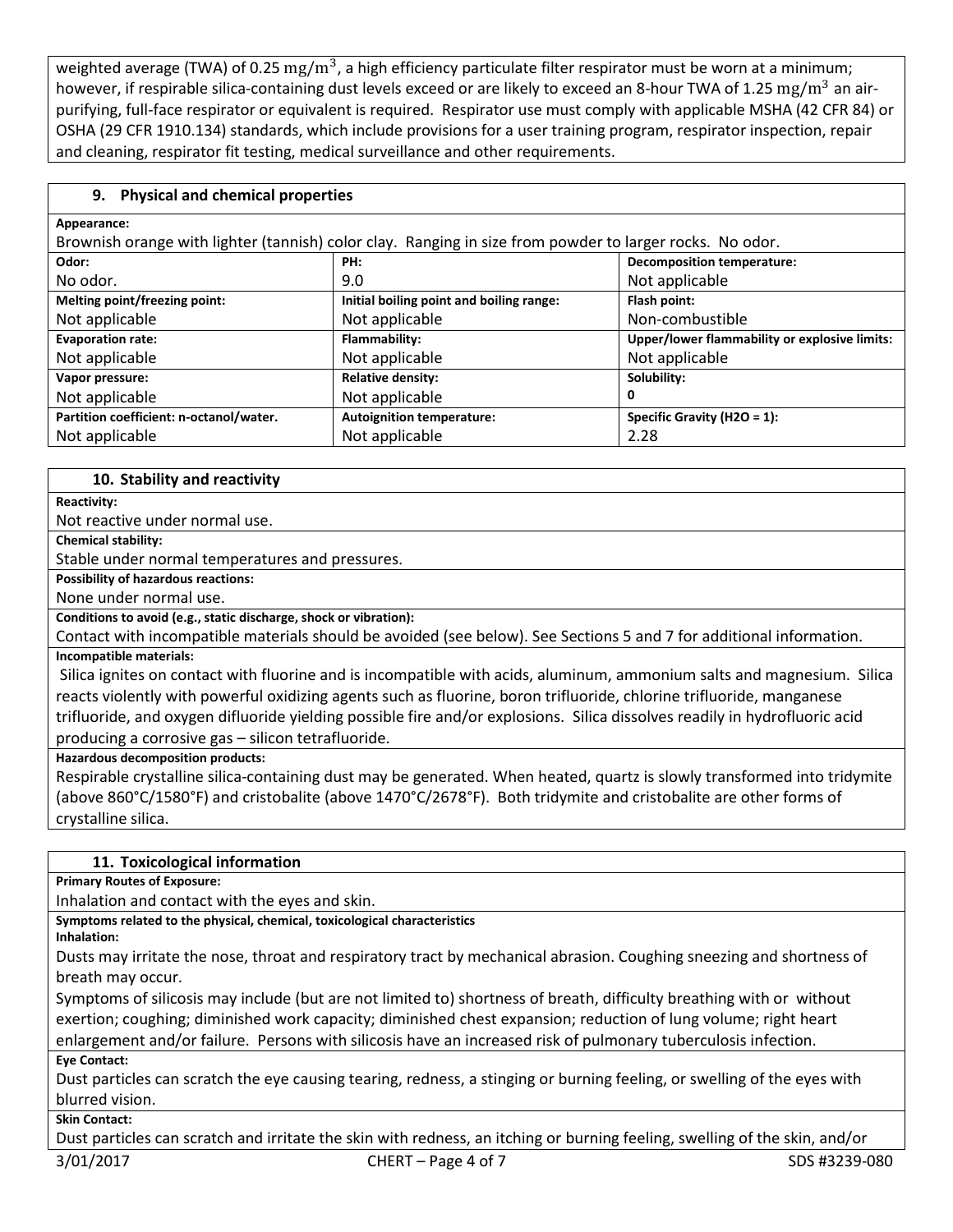rash.

# **Ingestion:**

Expected to be practically non-toxic. Ingestion of large amounts may cause gastrointestinal irritation including nausea, vomiting, diarrhea, and blockage.

# **Medical Conditions Aggravated by Exposure:**

Irritated or broken skin increases chance of contact dermatitis. Pre-existing medical conditions that may be aggravated by exposure include disorders of the eye, skin and lung (including asthma and other breathing disorders). Smoking tobacco will impair the ability of the lungs to clear themselves of dust.

**Delayed and immediate effects and also chronic effects from short- and long-term exposure:**

Prolonged overexposure to respirable dusts in excess of allowable exposure limits can cause inflammation of the lungs leading to possible fibrotic changes, a medical condition known as pneumoconiosis.

Prolonged and repeated overexposure to high levels of respirable crystalline silica-containing dust may cause a chronic form of silicosis, an incurable lung disease that may result in permanent lung damage or death. Chronic silicosis generally occurs after 10 years or more of overexposure; a more accelerated type of silicosis may occur between 5 and 10 years of higher levels of prolonged and repeated overexposure. In early stages of silicosis, not all individuals will exhibit symptoms (signs) of the disease. However, silicosis can be progressive, and symptoms can appear at any time, even years after exposure has ceased.

Repeated overexposures to very high levels of respirable crystalline silica for periods as short as six months may cause acute silicosis. Acute silicosis is a rapidly progressive, incurable lung disease that is typically fatal. Symptoms include (but are not limited to): shortness of breath, cough, fever, weight loss, and chest pain.

Respirable dust containing newly broken crystalline silica particles has been shown to be more hazardous to animals in laboratory tests than respirable dust containing older crystalline silica particles of similar size. Respirable crystalline silica particles which had aged for sixty days or more showed less lung injury in animals than equal exposures to respirable dust containing newly broken particles of respirable crystalline silica.

There are reports in the literature suggesting that excessive respirable crystalline silica exposure may be associated with autoimmune disorders and other adverse health effects involving the kidney. In particular, the incidence of scleroderma (thickening of the skin caused by swelling and thickening of fibrous tissue) appears to be higher in silicotic individuals. To date, the evidence does not conclusively determine a causal relationship between silica exposure and these adverse health effects.

# **Carcinogenicity:**

Epidemiology studies on the association between respirable crystalline silica exposure and lung cancer have had both positive and negative results. There is some speculation that the source, type, and level of exposure of respirable crystalline silica may play a role. Studies of persons with silicosis indicate an increased risk of developing lung cancer, a risk that increases with the level and duration of exposure. It is not clear whether lung cancer develops in non-silicotic patients. Several studies of silicotics do not account for lung cancer confounders, especially smoking, which have been shown to increase the risk of developing lung disorders, including emphysema and lung cancer.

In October 1996, an IARC Working Group designated respirable crystalline silica as carcinogenic (Group 1). In 2012, an IARC Working Group re-affirmed that inhalation of crystalline silica was a known human carcinogen. The NTP's Report on Carcinogens, 9th edition, lists respirable crystalline silica as a "known human carcinogen." In the year 2000, the American Conference of Governmental Industrial Hygienists (ACGIH) listed respirable crystalline silica (quartz) as a suspected human carcinogen (A-2). These classifications are based on sufficient evidence of carcinogenicity in certain experimental animals and on selected epidemiological studies of workers exposed to respirable crystalline silica. **Additional information on toxicological-effects:**

**Acute toxicity:** Not classified.

**Skin corrosion/irritation:** Not classified.

**Serious eye damage/eye irritation:** Not classified.

**Respiratory sensitization:** Not classified.

**Skin sensitization:** Not classified.

**Germ cell Mutagenicity:** Not classified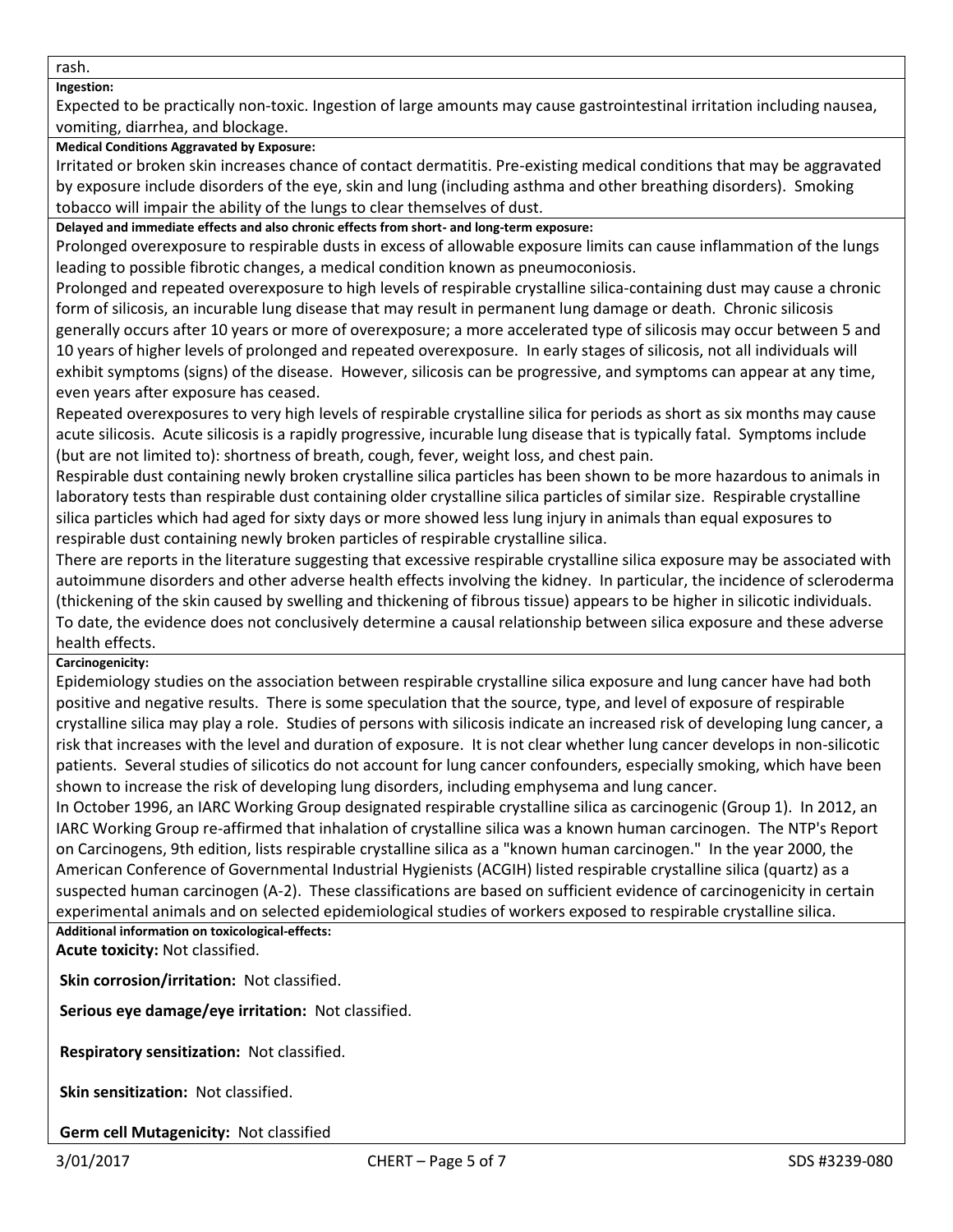**Carcinogenicity:** May cause cancer (Inhalation).

**Reproductive toxicity:** Not classified.

**Specific target organ toxicity - single exposure:** Not classified.

**Specific target organ- toxicity – repeated exposure:** Causes damage to organs (lungs, respiratory system) through prolonged or repeated exposure (inhalation)

**Aspiration toxicity:** Not classified (not applicable- solid material).

# **12. Ecological information**

**Ecotoxicity (aquatic and terrestrial, where available):**

Not determined **Persistence and degradability:**

Not determined

**Bioaccumulative potential.**

Not determined

**Mobility in soil.**

Not determined

**Other adverse effects.**

Not determined

# **13. Disposal considerations**

**Safe handling and disposal of waste:**

Place contaminated materials in appropriate containers and dispose of in a manner consistent with applicable federal, state, and local regulations. Prevent from entering drainage, sewer systems, and unintended bodies of water. It is the responsibility of the user to determine, at the time of disposal, whether product meets criteria for hazardous waste. Product uses, transformations, mixture and processes, may render the resulting material hazardous.

# **14. Transport information**

| 27.1191090111101110100111       |
|---------------------------------|
| <b>UN Number:</b>               |
| Not regulated.                  |
| <b>UN Proper shipping name:</b> |
| Not regulated.                  |
| <b>Transport Hazard class:</b>  |
| Not applicable.                 |
| Packing group, if applicable:   |
| Not applicable.                 |
| Marine pollutant (Yes/No):      |
| Not applicable.                 |

# **15. Regulatory information**

**Toxic Substances Control Act (TSCA):**

The components in this product are listed on the TSCA Inventory or are exempt.

**Comprehensive Environmental Response, Compensation and Liability Act (CERCLA):**

Releases of this material to air, land, or water are not reportable to the National Response Center under the

Comprehensive Environmental Response, Compensation, and Liability Act (CERCLA) or to state and local emergency planning committees under the Superfund Amendments and Reauthorization Act.

**Superfund Amendments and Reauthorization Act of 1986 (SARA), Title III:**

Section 302 extremely hazardous substances: None

Section 311/312 hazard categories: Delayed Health

Section 313 reportable ingredients at or above de minimus concentrations: None